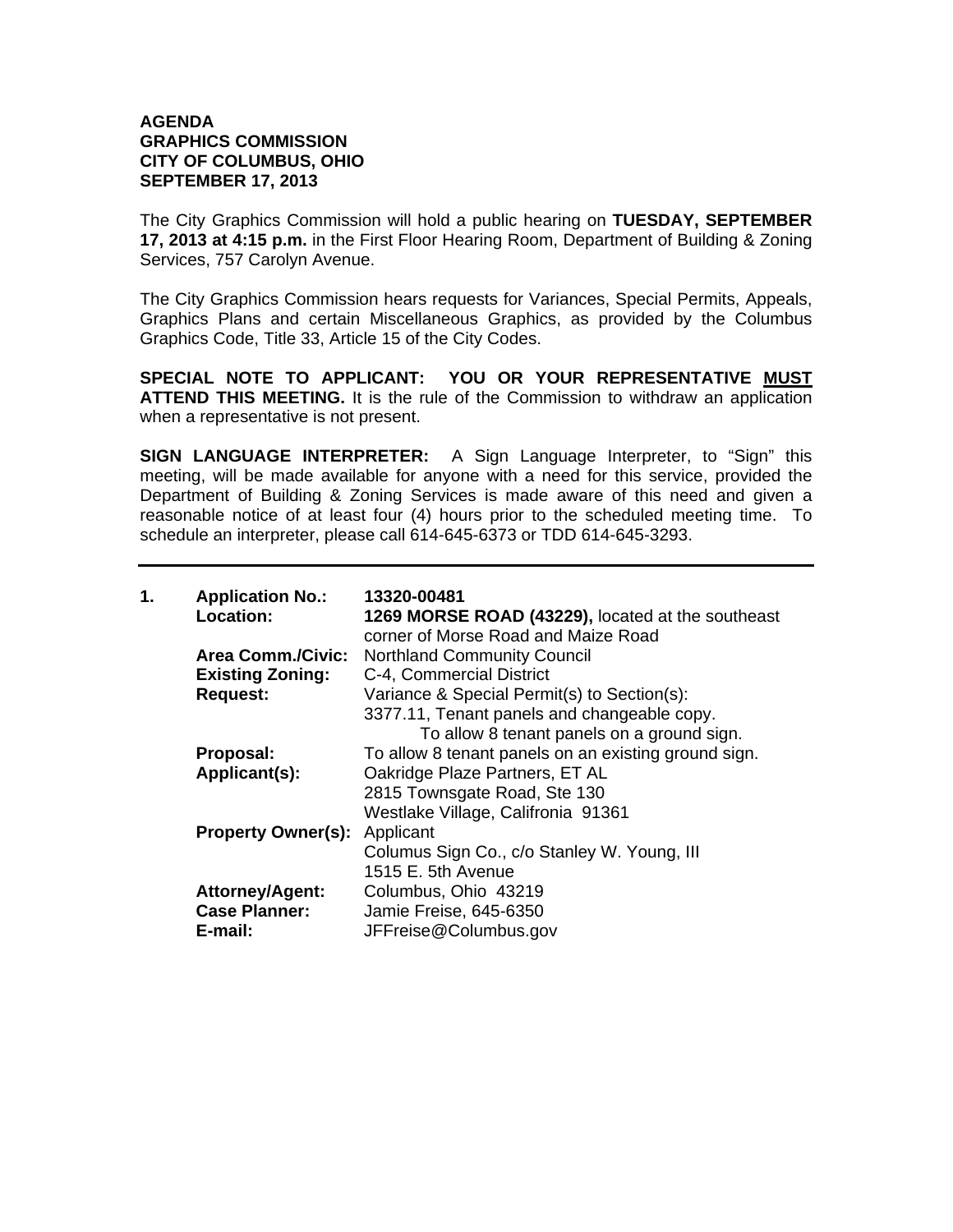## **POSTPONED**

| 2. | <b>Application No.:</b><br>Location: | 13320-00484<br>5330 CROSSWIND DRIVE (43228), located on the north<br>side of Crosswind Dr., approximately 160 ft. west of the<br>terminus of Krieger St. |
|----|--------------------------------------|----------------------------------------------------------------------------------------------------------------------------------------------------------|
|    | <b>Area Comm./Civic:</b>             | <b>Westland Area Commission</b>                                                                                                                          |
|    | <b>Existing Zoning:</b>              | M, Manufacturing District                                                                                                                                |
|    | <b>Request:</b>                      | Variance(s) to Section(s):                                                                                                                               |
|    |                                      | 3377.17, Setback regulations for permanent on-premises<br>ground signs.                                                                                  |
|    |                                      | To reduce the required setback from 15 ft. to 4 ft.                                                                                                      |
|    |                                      | for an on-premises ground sign.                                                                                                                          |
|    | Proposal:                            | To install a 7 ft. 8 in. wide by 16 ft. tall ground sign.                                                                                                |
|    | Applicant(s):                        | Melody Ward; c/o Signcom, Inc.                                                                                                                           |
|    |                                      | 527 W. Rich St.                                                                                                                                          |
|    |                                      | Columbus, Ohio 43215                                                                                                                                     |
|    | <b>Property Owner(s):</b>            | <b>Distribution Funding III</b>                                                                                                                          |
|    |                                      | 1 Tower Lane, Suite 1800                                                                                                                                 |
|    |                                      | Oakbrook Terrace, Illinois 60181                                                                                                                         |
|    | <b>Case Planner:</b>                 | Dave Reiss, 645-7973                                                                                                                                     |
|    | E-mail:                              | DJReiss@Columbus.gov                                                                                                                                     |

| 3. | <b>Application No.:</b><br>Location: | 13320-00485<br>2691 CHARTER STREET (43228), located on the west<br>side of Charter St., approximately 1/4 mile north of Roberts Rd. |
|----|--------------------------------------|-------------------------------------------------------------------------------------------------------------------------------------|
|    | <b>Area Comm./Civic:</b>             | <b>None</b>                                                                                                                         |
|    | <b>Existing Zoning:</b>              | M, Manufacturing District                                                                                                           |
|    | <b>Request:</b>                      | Variance(s) to Section(s):                                                                                                          |
|    |                                      | 3377.17, Setback regulations for permanent on-premises<br>ground signs.<br>To reduce the required setback from 15 ft. to 0 ft.      |
|    |                                      | for a ground sign.                                                                                                                  |
|    | Proposal:                            | To install a 7 ft. 4 in. wide by 5 ft. 1 in. tall ground sign.                                                                      |
|    | Applicant(s):                        | Melody Ward; c/o Signcom, Inc.                                                                                                      |
|    |                                      | 527 W. Rich St.                                                                                                                     |
|    |                                      | Columbus, Ohio 43215                                                                                                                |
|    | Property Owner(s): PLDAB, L.L.C.     |                                                                                                                                     |
|    |                                      | 4545 Airport Way                                                                                                                    |
|    |                                      | Denver, Colorado 80239                                                                                                              |
|    | <b>Case Planner:</b>                 | Dave Reiss, 645-7973                                                                                                                |
|    | E-mail:                              | DJReiss@Columbus.gov                                                                                                                |